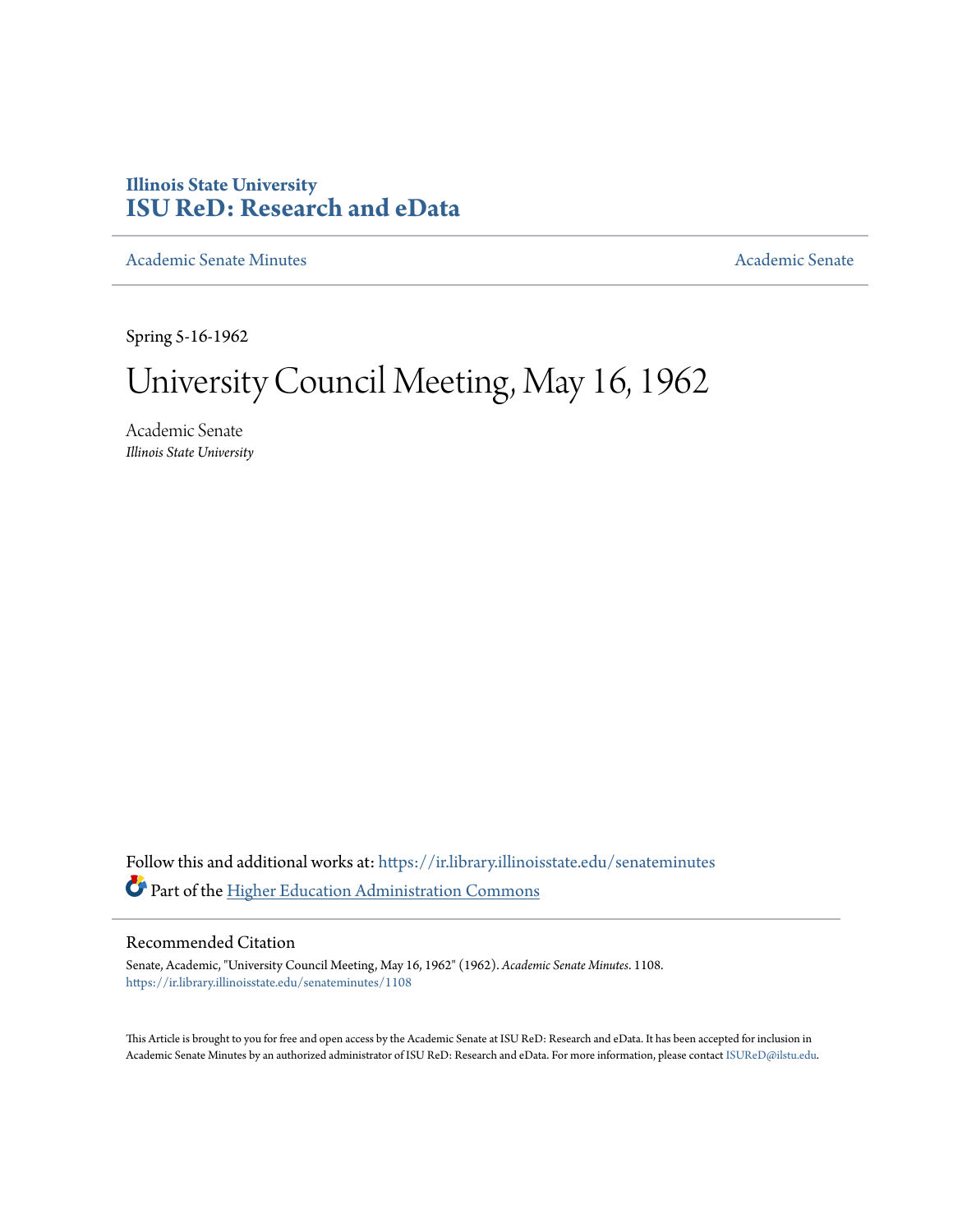MINUTES OF THE UNIVERSITY COUNCIL (Not Approved by the Council)

Date: May 16, 1962

Members Present Robert Bone DeVerne Dalluge Arley Gillett Hal Gilmore Warren Harden Arlan Helgeson Eric Johnson

Willard McCarthy Frank Philpot Donald Prince Elizabeth Russell<br>Charles White Ruth Yates

Members Absent Arthur Larsen Lewis Legg

Visitors Barbara Hall

#### APPROVAL OF MINUTES

The minutes of the April 5 meeting were approved on a motion made by Miss Yates and seconded by Mr. Gillett. The chairman welcomed Barbara Hall, who, according to the provisions of the University Council By-laws is the member elect to replace Miss Yates who will be on leave next semester.

#### IEA DELEGATES

Elizabeth Russell, Chairman of the Elections Committee, reported the following elected delegates and alternates to the Central Division of the IEA:

| New Members - Two Year Term (1962-1964)            |               |
|----------------------------------------------------|---------------|
| Kenneth Beckman                                    | Douglas Bey   |
| Francis Brown                                      | Eleanor Dilks |
| Leo Eastman                                        | Eric Johnson  |
| Harry Lovelass                                     | Frank Philpot |
| Elizabeth Russell, Chairman effective July 1, 1963 |               |
|                                                    |               |

|                   |              | Holdover Members, serving (1961-1963) |               |
|-------------------|--------------|---------------------------------------|---------------|
| Frances Alexander |              |                                       | Mary Arnold   |
|                   |              | Francis Belshe, Chairman until        | Louise Farmer |
|                   | July 1, 1963 |                                       | William Legg  |
|                   |              |                                       |               |

One Year Alternates (1962-1963) Rose Buehler Helen Chiles Cecilia Lauby Helen Nance Ralph Smith

The chairman of the Election Committee also reported that elections were being conducted this week £or the election of two members to the Faculty Salary Schedule Committee. One member is to be elected from the Assistant Professor rank to replace Mr. Payne whose term expires. One member is to be elected to replace Mr. Christensen in the Associate Professor rank. Mr. Christensen has resigned from the staff.

John Carlock Gertrude Hall Harold Moore Mary Rozum

### REPORT OF THE JOINT FACULTY POLICY COMMITTEE

Mr. White reported on the meeting of the Joint Faculty Policy Committee which met on our campus May 9. Three items on the agenda: (1) Liability, (2) Teacher Load, and (3) Disclaimer Oath, had previously been considered by our University Council. (See council minutes of November 15, 1961, February 11, 1962, and January 20, 1960.)

The group approved the sending of a communication to the Teachers College Board ask• ing them to continue the study of the problem relative to liability insurance for University faculty and staff.

Relative to graduate assistants and stipends. The Joint Faculty Policy Committee passed a resolution asking the representatives from each University to call the attention of their representative bodies (our University Council) to Section 7 pages 31 and 32 of the October 1, 1961, By-laws Governing Policies and Practices, The

No. 3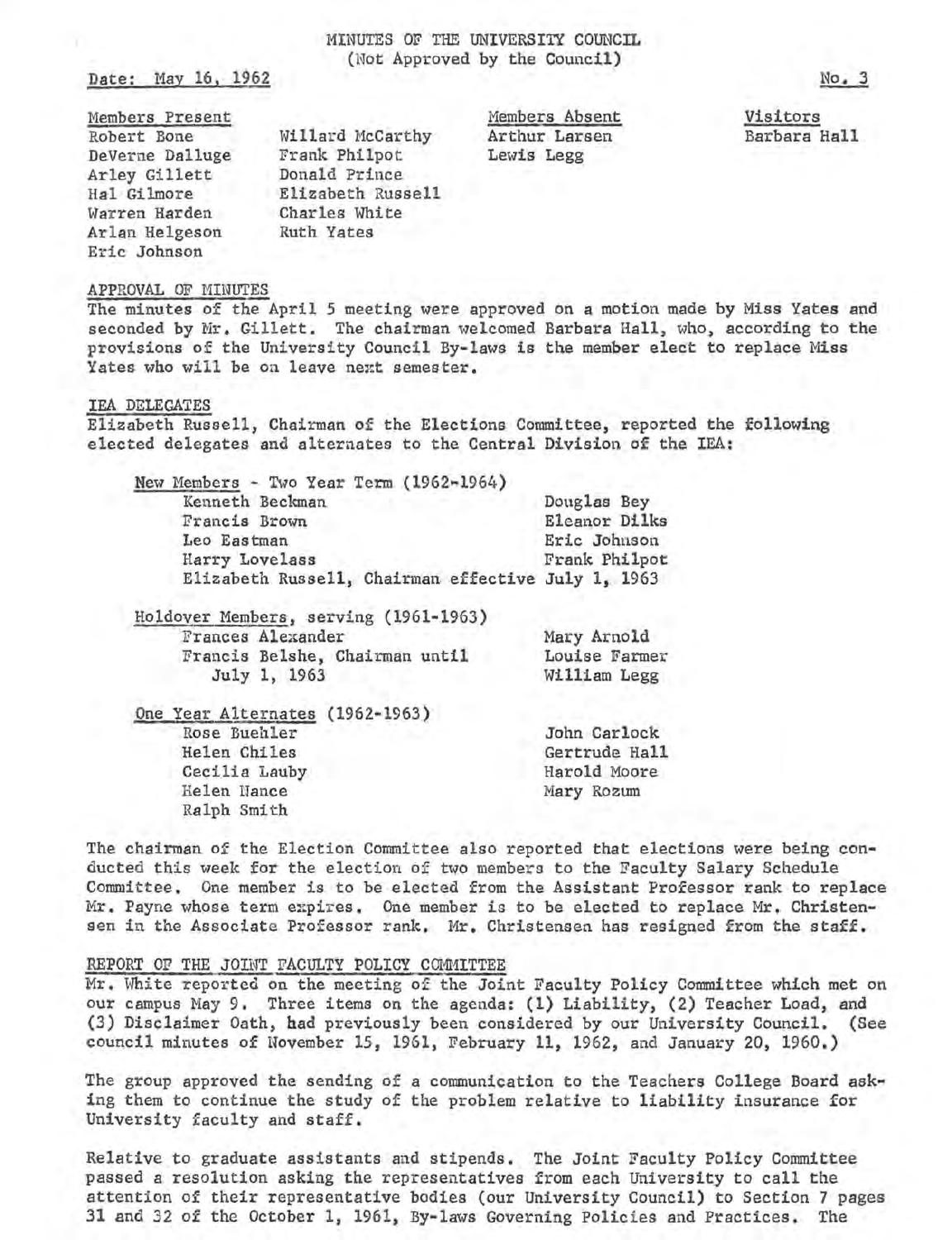committee would like the approval of our council to request the Teachers College Board to remove the ratio of one to ten that limits the number of graduate assistants at each of the four institutions, and also request that in the future the Teachers College Board grant funds for graduate assistants in the form of a lump sum to be distributed according to the needs of the individual institutions.

After the discussion which pointed out the importance of having a definite number ratio or formula in working with the budget, Mr. Philpot made the following motion: The University Council Approves in principle the increase in the ratio of graduate assistants to full time equivalent faculty members and also an increase in stipend per graduate assistant.

The motion was seconded by Mr. McCarthy and was passed.

Faculty participation in policy making is an item to be discussed at the next meeting of the Joint Faculty Policy Committee which will meet on our campus November 7, 1962.

ELECTION OF MEMBERS TO STANDING COMMITTEES OF THE UNIVERSITY COUNCIL Committee on Appointments, Promotion, and Tenure: Four-year term. (One person elected)

> From the nominations made by the executive committee and those made from the floor, Miss Louise Farmer was chosen on the second ballot.

- Building Committee: Three-year term. (One elected) From the nominations made by the executive committee, Mr. Perry Ragouzis was chosen on the first ballot.
- Student Union Board: Two-year term. (One elected) From the nomination made by the executive committee, Mr. Paul Brand was chosen on the first ballot.

Committee of Nine (Campus Planning): Three-year term. (One elected) From the nominations by the executive committee, Mr, Arlan Helgeson was elected on the first ballot.

- Elections Committee: Three-year term. (One elected) From the nominations made by the executive committee, Miss Barbara Hall was chosen on the second ballot.
- Joint Faculty Policy Committee: Three-year term. (One elected) From the nominations made by the executive committee, Miss Eunice Speer was chosen on the first ballot.

The meeting adjourned at  $8:40$  p.m.

Elizabeth Russell, Chairman DeVerne Dalluge, Secretary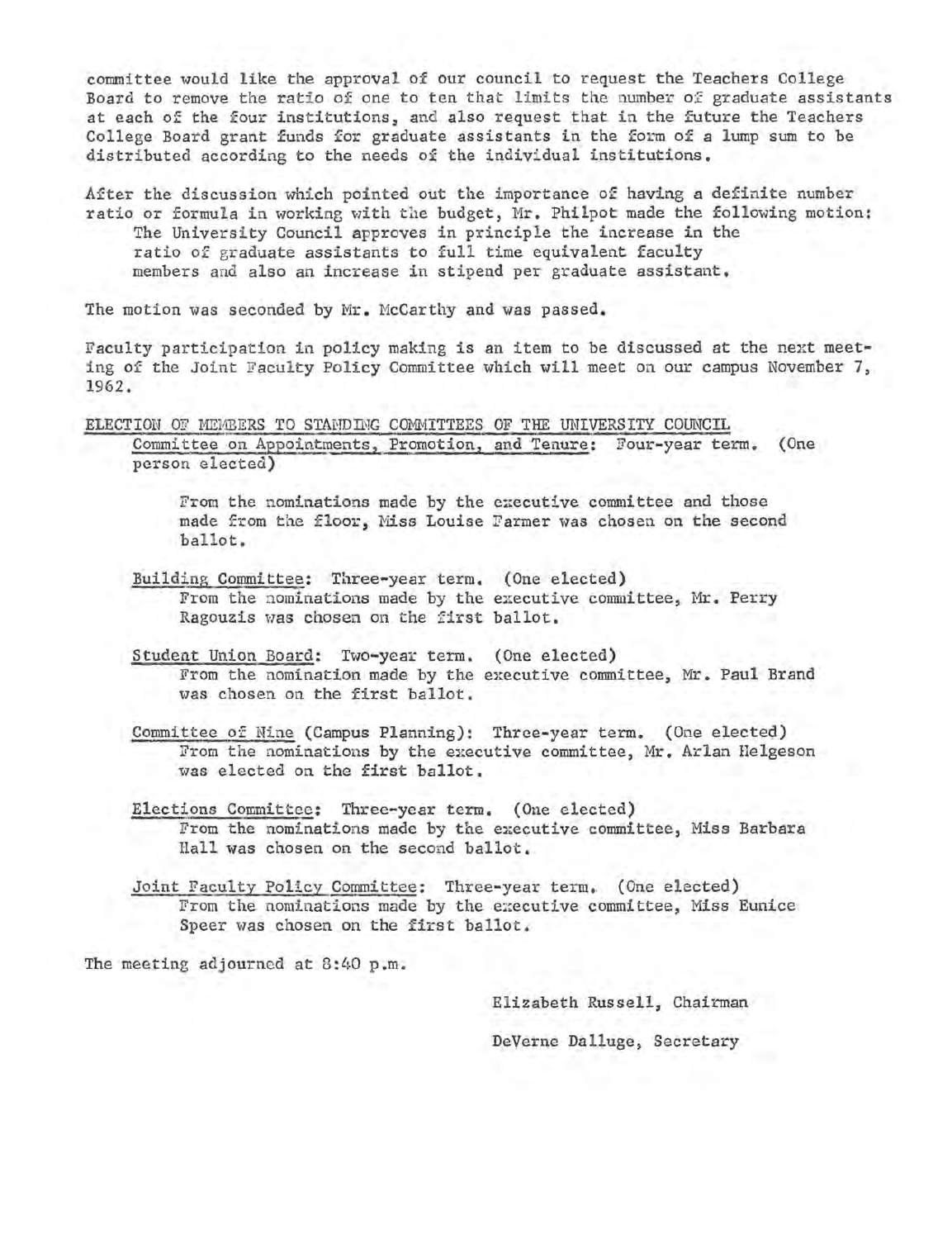# STANDING COMMITTEES OF THE UNIVERSITY COUNCIL

# May, 1962

| Committee on Appointment, Promotion, and Tenure          |               |                       | Four-year terms    |
|----------------------------------------------------------|---------------|-----------------------|--------------------|
| Robert G. Bone                                           |               |                       |                    |
| Arthur H. Larsen                                         |               |                       |                    |
| Eleanor Dilks, Chairman                                  |               | April, 1963           |                    |
| T. E. Rine                                               |               | April, 1964           |                    |
| F. Louis Hoover                                          |               | April, 1965           |                    |
| Louise Farmer                                            |               | April, 1966           |                    |
| Budget Committee                                         |               |                       | Four-year terms    |
|                                                          |               |                       |                    |
| Robert G. Bone                                           |               |                       |                    |
| Arthur H. Larsen                                         |               |                       |                    |
| Raymond Esworthy                                         |               |                       |                    |
| (Executive Secretary, one year term)                     |               | May, 1963             |                    |
| Dorothy Fensholt                                         |               | May, 1963             |                    |
| Verna Hoyman                                             |               | May, 1963             |                    |
| Arley Gillett                                            |               | May, 1965             |                    |
| Harry Lovelass                                           |               | May <sub>s</sub> 1965 |                    |
| Building Committee                                       |               |                       | Three-year terms   |
| Robert G. Bone                                           |               |                       |                    |
| Arthur H. Larsen                                         |               |                       |                    |
|                                                          |               |                       |                    |
| John Johnston, Chairman<br>Harold Moore                  |               | May, 1963             |                    |
|                                                          |               | May, 1964             |                    |
| Eunice Speer                                             |               | May, 1964             |                    |
| Perry Ragouzis                                           |               | May, 1965             |                    |
| Committee on Committees                                  |               |                       | Annual Appointment |
| Hal Gilmore, Representative of the<br>University Council | January, 1963 |                       |                    |
| Student Union Board                                      |               |                       | Two-year terms     |
|                                                          |               |                       |                    |
| Margaret Jones                                           |               | May, 1963             |                    |
| Paul Brand                                               | May, 1964     |                       |                    |
|                                                          |               |                       |                    |